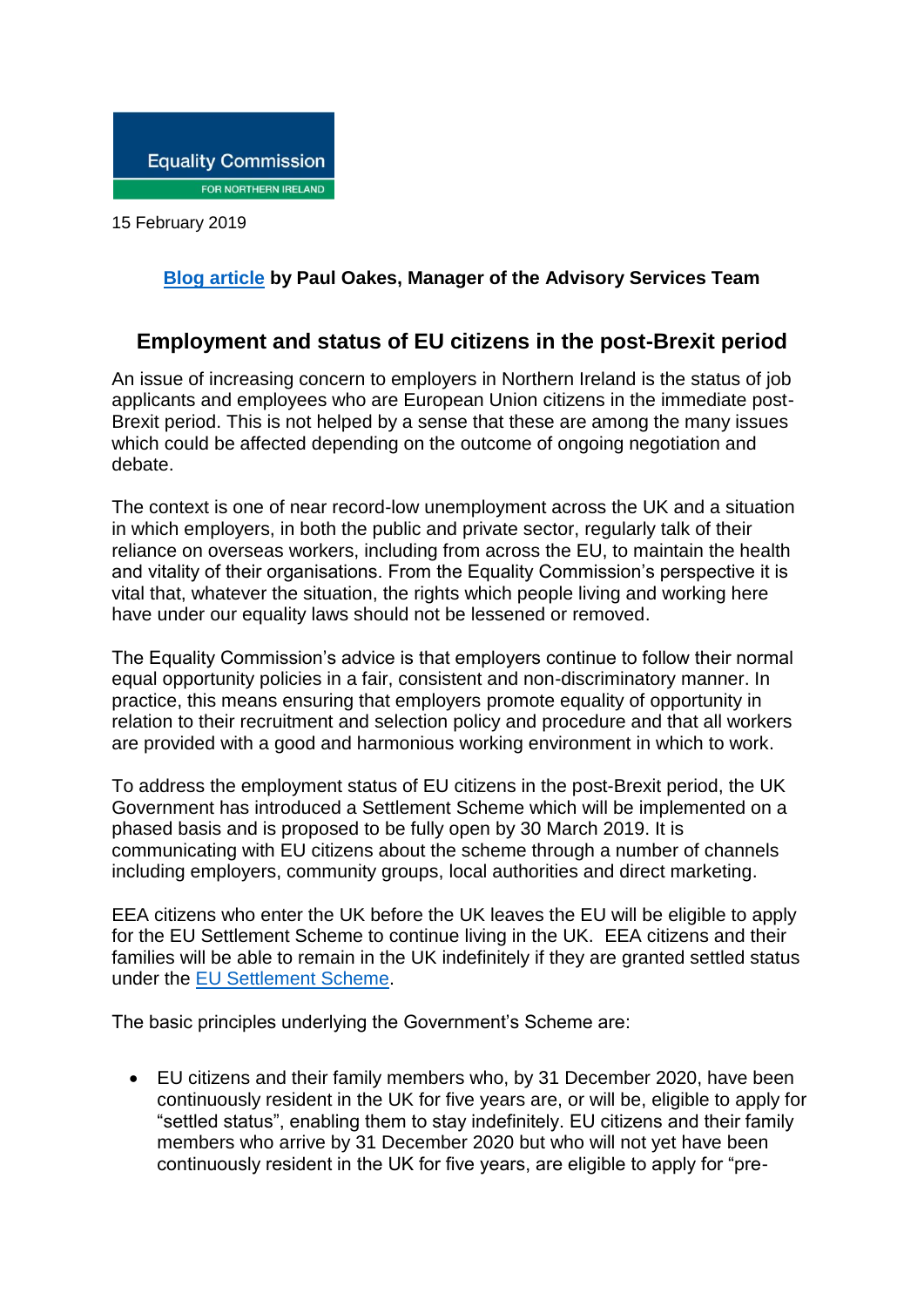settled status", enabling them to stay until they have reached the five-year threshold. They can then also apply for settled status.

- The right of some persons in this category to stay and apply for pre-settled status will be significantly affected by a "no deal" Brexit. In that event, they will only have the right to stay and apply to the scheme if they arrived in the UK prior to Brexit day (29 March 2019). If they arrive after Brexit day and intend to stay here for more than 3 months, then different rules will apply: for example, they will have to apply and obtain a new form of permission to stay called European [Temporary](https://www.gov.uk/guidance/european-temporary-leave-to-remain-in-the-uk) Leave to Remai[n](https://www.gov.uk/guidance/european-temporary-leave-to-remain-in-the-uk) which will entitle them to remain in the UK for a period of 36 months only).
- EU citizens and their family members with settled status or pre-settled status will have the same access as they currently do to healthcare, state pensions and other benefits in the UK.

The information provided by the [government](https://www.gov.uk/government/publications/citizens-rights-uk-and-irish-nationals-in-the-common-travel-area) notes that Irish nationals need not to apply to the Settlement Scheme, as many of their rights derive from other bilateral arrangements between the Irish and British governments.

The UK Government has also made separate arrangements with the governments of [Switzerland](https://www.gov.uk/government/publications/swiss-citizens-rights-agreement-and-explainer) and Norway, Iceland and [Liechteinstein](https://www.gov.uk/government/publications/eea-efta-separation-agreement-and-explainer) to protect the rights of their respective citizens in the post-Brexit period.

Those people who are entitled to apply for settled or pre-settled status will have up to 30 June 2021 to do so (or, up to 31 December 2020 in the event of a "no deal" Brexit).

One of the implications of this is that the rights of those individuals under equality law will remain unchanged for at least the next 2<sup>1/2</sup> years, hence the duty to continue to treat all workers in a fair and non-discriminatory way remains. That point was specifically noted in the toolkit for [employers](https://www.gov.uk/government/publications/eu-settlement-scheme-employer-toolkit/toolkit-introduction-how-to-use-the-employer-toolkit-in-your-organisation-or-network) that the Government has published.

Furthermore, for those individuals who have applied and obtained settled or presettled status, then their current equality law rights and employers' obligations to them would be the same as to all other workers.

## **Further information**

The Equality Commission provides advice and support in relation to equality matters and you can contact our Advisory Services Team on 028 90 500 600 for more information.

**Further information on the Government's EU Settlement Scheme:**

- EU [Settlement](https://www.gov.uk/settled-status-eu-citizens-families) Scheme
- Toolkit for [employers](https://www.gov.uk/government/publications/eu-settlement-scheme-employer-toolkit/toolkit-introduction-how-to-use-the-employer-toolkit-in-your-organisation-or-network)